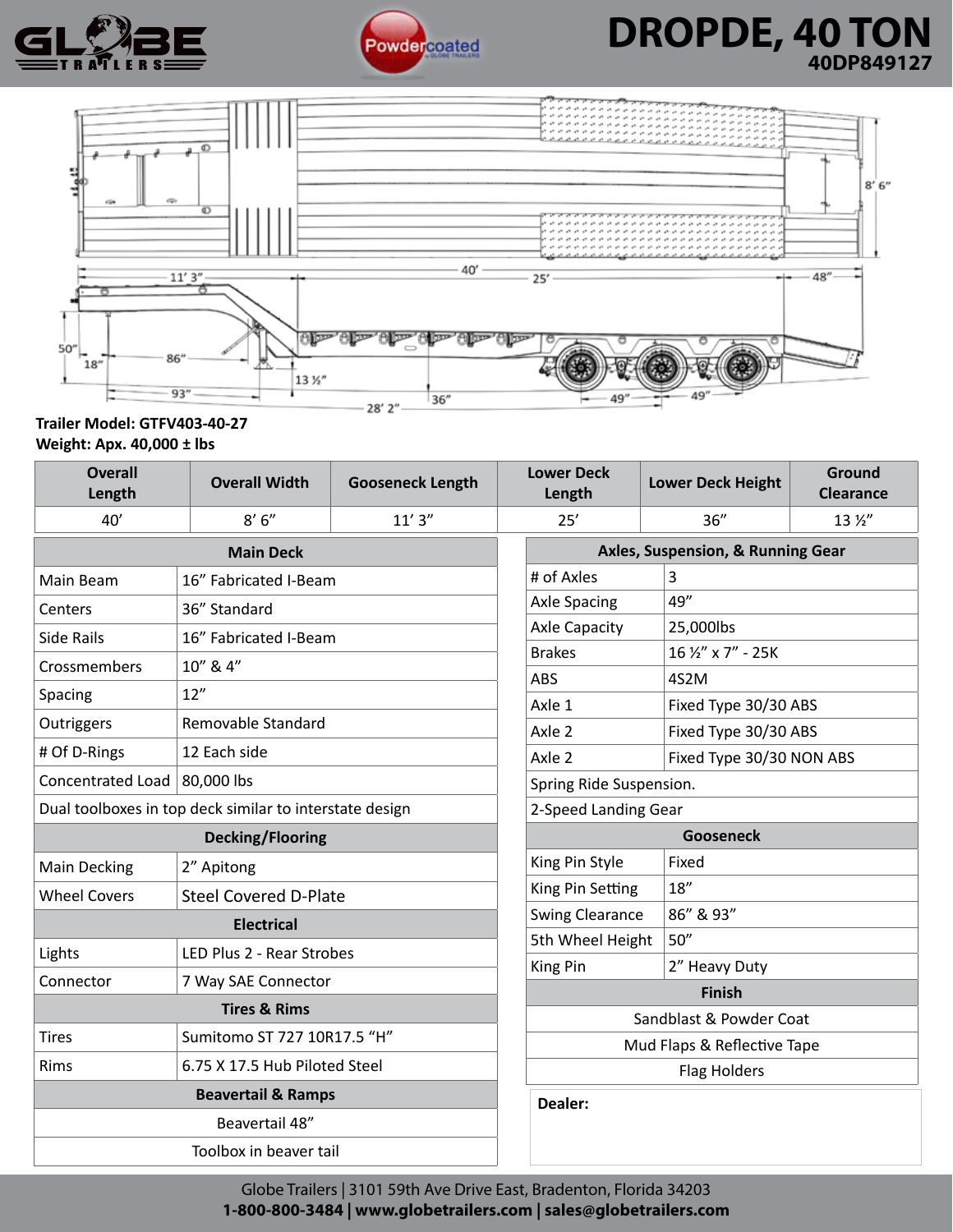## **DROPDECK, 40 TON**

# **Features & Benefits**





## **Warranty**



Globe Trailer's 10 year structural warranty on all lowboys is the best in the industry. Most competitors offer only a 5 year warranty. This shows how committed Globe Trailers is to it's customers.

## **STEMCO Wheel Warranty**



5 year wheel end warranty. Guardian wheel seals, Pro-Torq spindle nuts and Sentinel hub caps.



2 speed Landing Gear, allows for 160,000 lbs static load.



Heavy Duty Tridem suspension.

### **Color Options**



Globe Trailers can powder coat to the color of your choice



The Beavertail is an angled extension on the rear frame. This makes rear loading more convenient.



Standard removable outriggers.

#### **Color Coded Hoses**



Color coded air hoses allow for easy trouble shooting and maintenance.